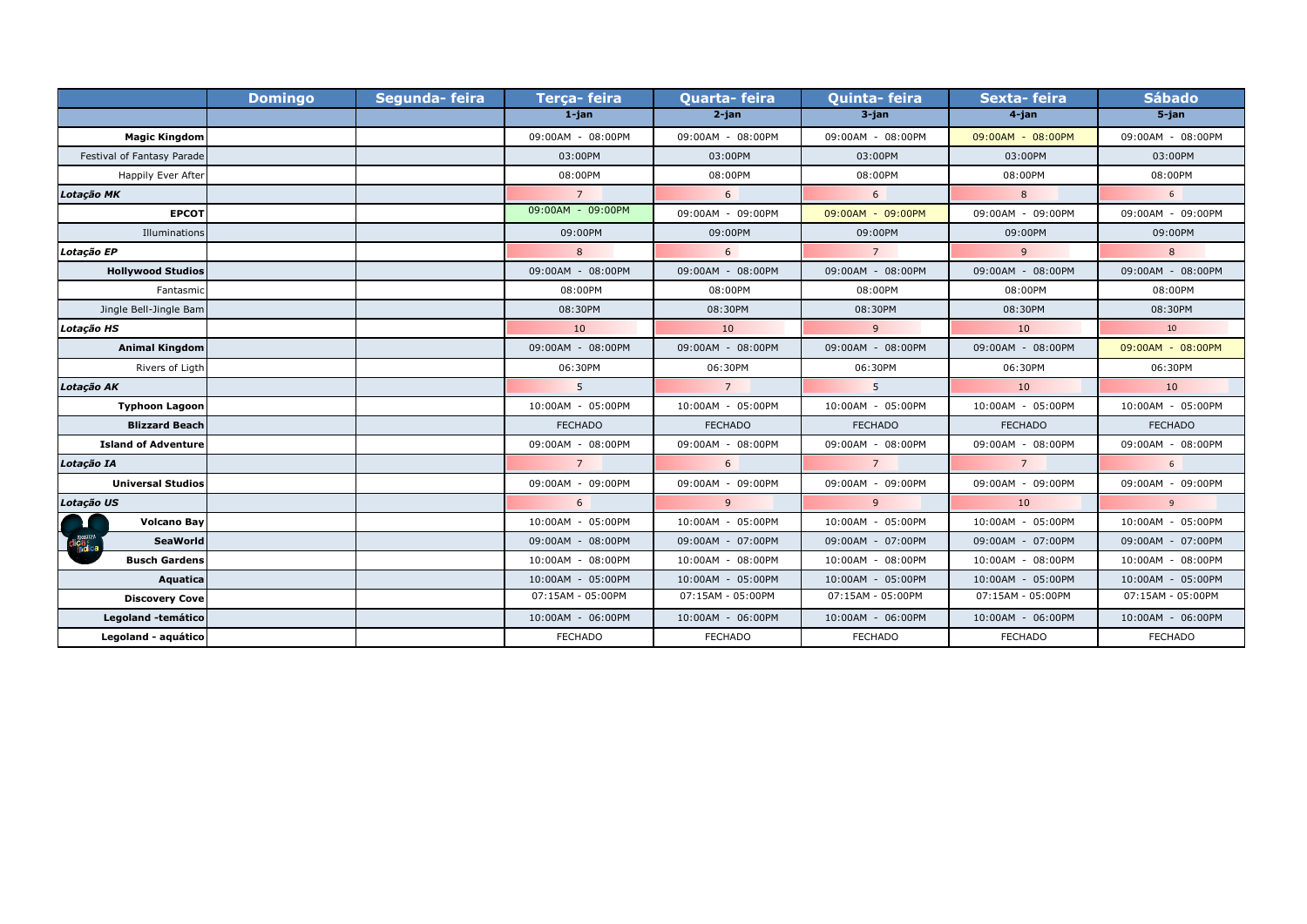|                            | $6$ -jan                                              | 7-jan             | 8-jan               | $9$ -jan                 | $10$ -jan         | $11$ -jan                  | $12$ -jan                  |
|----------------------------|-------------------------------------------------------|-------------------|---------------------|--------------------------|-------------------|----------------------------|----------------------------|
| <b>Magic Kingdom</b>       | 09:00AM - 08:00PM                                     | 09:00AM - 08:00PM | $09:00AM - 08:00PM$ | 09:00AM - 08:00PM        | 09:00AM - 08:00PM | 09:00AM - 08:00PM          | 09:00AM - 08:00PM          |
| Festival of Fantasy Parade | 03:00PM                                               | 03:00PM           | 03:00PM             | 03:00PM                  | 03:00PM           | 03:00PM                    | 03:00PM                    |
| <b>Happily Ever After</b>  | 08:00PM                                               | 08:00PM           | 08:00PM             | 08:00PM                  | 08:00PM           | 08:00PM                    | 08:00PM                    |
| Lotação MK                 | 5 <sup>7</sup>                                        | 6                 | $\overline{4}$      | $\overline{4}$           | $\overline{4}$    | $\overline{4}$             | 5 <sup>5</sup>             |
| <b>EPCOT</b>               | 09:00AM - 09:00PM                                     | 09:00AM - 09:00PM | 09:00AM - 09:00PM   | 09:00AM - 09:00PM        | 09:00AM - 09:00PM | 09:00AM - 09:00PM          | 09:00AM - 09:00PM          |
| Illuminations              | 09:00PM                                               | 09:00PM           | 09:00PM             | 09:00PM                  | 09:00PM           | 09:00PM                    | 09:00PM                    |
| Lotacão EP                 | 5                                                     | 5 <sup>5</sup>    | 5 <sup>5</sup>      | $\overline{\mathbf{3}}$  | 5 <sup>5</sup>    | $\overline{4}$             | $5^{\circ}$                |
| <b>Hollywood Studios</b>   | 09:00AM - 08:00PM                                     | 09:00AM - 08:00PM | 09:00AM - 08:00PM   | 09:00AM - 08:00PM        | 09:00AM - 08:00PM | 09:00AM - 08:00PM          | 09:00AM - 08:00PM          |
| Fantasmic                  | 08:00PM                                               | 08:00PM           | 08:00PM             | 08:00PM                  | 08:00PM           | 08:00PM                    | 08:00PM                    |
|                            | A Galactic Spectacular lingle Bell-Jingle BAM 08:30PM | 08:30PM           | 08:30PM             | 08:30PM                  | 08:30PM           | 08:30PM                    | 08:30PM                    |
| Lotação HS                 | 8                                                     | 6                 | $\overline{4}$      | $\overline{\phantom{0}}$ | 6                 | $5^{\circ}$                | 5                          |
| <b>Animal Kingdom</b>      | 09:00AM - 08:00PM                                     | 09:00AM - 08:00PM | 09:00AM - 08:00PM   | 09:00AM - 08:00PM        | 09:00AM - 08:00PM | 09:00AM - 08:00PM          | 09:00AM - 08:00PM          |
| Rivers of Ligth            | 06:30PM                                               | 06:30PM           | 06:30PM             | 06:30PM                  | 06:30PM           | 06:30PM                    | 06:30PM                    |
| Lotação AK                 | 6 <sup>1</sup>                                        | 6                 | 4                   | $\overline{2}$           | $\overline{4}$    | $\overline{\phantom{a}}$ 3 | $\overline{\phantom{a}}$ 3 |
| <b>Typhoon Lagoon</b>      | <b>FECHADO</b>                                        | <b>FECHADO</b>    | <b>FECHADO</b>      | FECHADO                  | <b>FECHADO</b>    | <b>FECHADO</b>             | <b>FECHADO</b>             |
| <b>Blizzard Beach</b>      | 10:00AM - 05:00PM                                     | 10:00AM - 05:00PM | 10:00AM - 05:00PM   | 10:00AM - 05:00PM        | 10:00AM - 05:00PM | 10:00AM - 05:00PM          | 10:00AM - 05:00PM          |
| <b>Island of Adventure</b> | 09:00AM - 07:00PM                                     | 09:00AM - 07:00PM | 09:00AM - 07:00PM   | 09:00AM - 07:00PM        | 09:00AM - 07:00PM | 09:00AM - 07:00PM          | 09:00AM - 07:00PM          |
| Lotação IA                 | 6                                                     | $\overline{7}$    | 5 <sup>1</sup>      | 5 <sup>5</sup>           | 5 <sup>5</sup>    | 5 <sup>5</sup>             | 5 <sup>5</sup>             |
| <b>Universal Studios</b>   | 09:00AM - 07:00PM                                     | 09:00AM - 07:00PM | 09:00AM - 07:00PM   | 09:00AM - 07:00PM        | 09:00AM - 06:00PM | 09:00AM - 07:00PM          | 09:00AM - 07:00PM          |
| Lotação US                 | $\overline{7}$                                        | $\overline{7}$    | 5 <sup>7</sup>      | $\overline{4}$           | 6                 | $\overline{7}$             | $\overline{7}$             |
| <b>Volcano Bay</b>         | 10:00AM - 05:00PM                                     | 10:00AM - 05:00PM | 10:00AM - 05:00PM   | 10:00AM - 05:00PM        | 10:00AM - 05:00PM | 10:00AM - 05:00PM          | $10:00AM - 05:00PM$        |
| <b>SeaWorld</b>            | 10:00AM - 06:00PM                                     | 10:00AM - 06:00PM | 10:00AM - 06:00PM   | 10:00AM - 06:00PM        | 10:00AM - 06:00PM | 10:00AM - 06:00PM          | 09:00AM - 07:00PM          |
| <b>Busch Gardens</b>       | 10:00AM - 08:00PM                                     | 10:00AM - 06:00PM | 10:00AM - 06:00PM   | 10:00AM - 06:00PM        | 10:00AM - 06:00PM | 10:00AM - 06:00PM          | $10:00AM - 07:00PM$        |
| Aquatica                   | 10:00AM - 05:00PM                                     | 10:00AM - 05:00PM | 10:00AM - 05:00PM   | 10:00AM - 05:00PM        | 10:00AM - 05:00PM | 10:00AM - 05:00PM          | 10:00AM - 05:00PM          |
| <b>Discovery Cove</b>      | 07:15AM - 05:00PM                                     | 07:15AM - 05:00PM | <b>FECHADO</b>      | <b>FECHADO</b>           | <b>FECHADO</b>    | 07:15AM - 05:00PM          | 07:15AM - 05:00PM          |
| Legoland -temático         | 10:00AM - 06:00PM                                     | 10:00AM - 05:00PM | 10:00AM - 05:00PM   | <b>FECHADO</b>           | 10:00AM - 05:00PM | 10:00AM - 05:00PM          | 10:00AM - 06:00PM          |
| Legoland - aquático        | <b>FECHADO</b>                                        | <b>FECHADO</b>    | <b>FECHADO</b>      | <b>FECHADO</b>           | <b>FECHADO</b>    | <b>FECHADO</b>             | <b>FECHADO</b>             |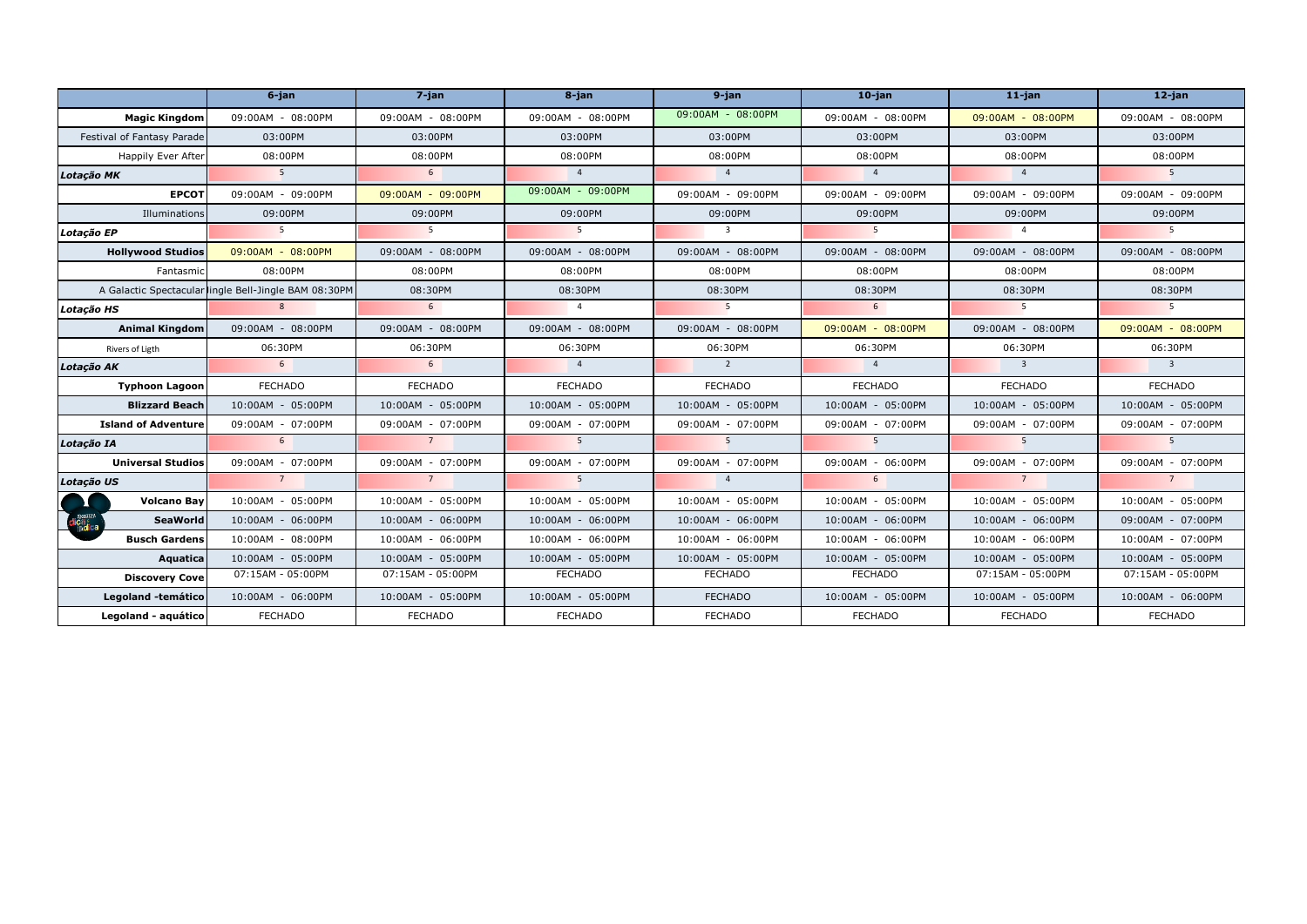|                            | $13$ -jan                  | $14$ -jan                  | $15$ -jan                  | $16$ -jan                  | $17$ -jan                | $18$ -jan         | $19$ -jan           |
|----------------------------|----------------------------|----------------------------|----------------------------|----------------------------|--------------------------|-------------------|---------------------|
| <b>Magic Kingdom</b>       | 09:00AM - 08:00PM          | 09:00AM - 08:00PM          | $09:00AM - 08:00PM$        | 09:00AM - 08:00PM          | 09:00AM - 08:00PM        | 09:00AM - 08:00PM | 09:00AM - 08:00PM   |
| Festival of Fantasy Parade | 03:00PM                    | 03:00PM                    | 03:00PM                    | 03:00PM                    | 03:00PM                  | 03:00PM           | 03:00PM             |
| Happily Ever After         | 08:00PM                    | 08:00PM                    | 08:00PM                    | 08:00PM                    | 08:00PM                  | 08:00PM           | 08:00PM             |
| Lotação MK                 | $\overline{\mathbf{3}}$    | $\overline{\phantom{a}}$ 3 | $\overline{\mathbf{3}}$    | 4 <sup>1</sup>             | 4 <sup>1</sup>           | $\overline{4}$    | 5 <sup>5</sup>      |
| <b>EPCOT</b>               | 09:00AM - 09:00PM          | 09:00AM - 09:00PM          | 09:00AM - 09:00PM          | 09:00AM - 09:00PM          | 09:00AM - 09:00PM        | 09:00AM - 09:00PM | 09:00AM - 09:00PM   |
| Illuminations              | 09:00PM                    | 09:00PM                    | 09:00PM                    | 09:00PM                    | 09:00PM                  | 09:00PM           | 09:00PM             |
| Lotação EP                 | $\overline{\mathbf{3}}$    | $\overline{3}$             | $\overline{\mathbf{3}}$    | $\overline{\mathbf{3}}$    | 5 <sup>5</sup>           | 6                 | 8 <sup>8</sup>      |
| <b>Hollywood Studios</b>   | 09:00AM - 08:00PM          | 09:00AM - 08:00PM          | 09:00AM - 08:00PM          | 09:00AM - 08:00PM          | 09:00AM - 08:00PM        | 09:00AM - 08:00PM | 09:00AM - 08:00PM   |
| Fantasmic                  | 08:00PM                    | 08:00PM                    | 08:00PM                    | 08:00PM                    | 08:00PM                  | 08:00PM           | 08:00PM             |
| A Galactic Spectacular     | 08:30PM                    | 08:30PM                    | 08:30PM                    | 08:30PM                    | 08:30PM                  | 08:30PM           | 08:30PM             |
| Lotação HS                 | $\overline{2}$             | $\overline{2}$             | $\overline{2}$             | 6                          | $\overline{\phantom{0}}$ | $\overline{7}$    | 8 <sup>1</sup>      |
| <b>Animal Kingdom</b>      | 09:00AM - 08:00PM          | 09:00AM - 08:00PM          | 09:00AM - 08:00PM          | 09:00AM - 08:00PM          | 09:00AM - 08:00PM        | 09:00AM - 08:00PM | 09:00AM - 08:00PM   |
| Rivers of Ligth            | 06:30PM                    | 06:30PM                    | 06:30PM                    | 06:30PM                    | 06:30PM                  | 06:30PM           | 06:30PM             |
| Lotação AK                 | $\overline{\mathbf{3}}$    | $\overline{2}$             | $\overline{1}$             | $\overline{\phantom{a}}$ 3 | $\overline{\mathbf{3}}$  | $\overline{4}$    | 6                   |
| <b>Typhoon Lagoon</b>      | <b>FECHADO</b>             | <b>FECHADO</b>             | <b>FECHADO</b>             | FECHADO                    | <b>FECHADO</b>           | <b>FECHADO</b>    | <b>FECHADO</b>      |
| <b>Blizzard Beach</b>      | 10:00AM - 05:00PM          | 10:00AM - 05:00PM          | 10:00AM - 05:00PM          | 10:00AM - 05:00PM          | 10:00AM - 05:00PM        | 10:00AM - 05:00PM | 10:00AM - 05:00PM   |
| <b>Island of Adventure</b> | 09:00AM - 07:00PM          | 09:00AM - 07:00PM          | 09:00AM - 07:00PM          | 09:00AM - 07:00PM          | 09:00AM - 07:00PM        | 09:00AM - 08:00PM | 09:00AM - 08:00PM   |
| Lotação IA                 | $\overline{\phantom{a}}$ 3 | $\overline{\phantom{a}}$ 3 | $\overline{\phantom{a}}$ 3 | $\overline{4}$             | 5 <sup>5</sup>           | 6                 | $\overline{7}$      |
| <b>Universal Studios</b>   | 09:00AM - 07:00PM          | 09:00AM - 07:00PM          | 09:00AM - 07:00PM          | 09:00AM - 07:00PM          | 09:00AM - 07:00PM        | 09:00AM - 08:00PM | 09:00AM - 08:00PM   |
| Lotação US                 | $\overline{4}$             | 5 <sup>5</sup>             | $\overline{4}$             | $\overline{\phantom{a}}$ 3 | $\overline{7}$           | $\overline{7}$    | 8 <sup>8</sup>      |
| <b>Volcano Bay</b>         | 10:00AM - 05:00PM          | 10:00AM - 05:00PM          | 10:00AM - 05:00PM          | 10:00AM - 05:00PM          | 10:00AM - 05:00PM        | 10:00AM - 05:00PM | $10:00AM - 05:00PM$ |
| <b>SeaWorld</b>            | 10:00AM - 06:00PM          | 10:00AM - 06:00PM          | 10:00AM - 06:00PM          | 10:00AM - 06:00PM          | 10:00AM - 06:00PM        | 10:00AM - 06:00PM | 09:00AM - 07:00PM   |
| <b>Busch Gardens</b>       | 10:00AM - 07:00PM          | 10:00AM - 06:00PM          | 10:00AM - 06:00PM          | 10:00AM - 06:00PM          | 10:00AM - 06:00PM        | 10:00AM - 06:00PM | $10:00AM - 07:00PM$ |
| Aquatica                   | 10:00AM - 05:00PM          | 10:00AM - 05:00PM          | 10:00AM - 05:00PM          | 10:00AM - 05:00PM          | 10:00AM - 05:00PM        | 10:00AM - 05:00PM | 10:00AM - 05:00PM   |
| <b>Discovery Cove</b>      | 07:15AM - 05:00PM          | 07:15AM - 05:00PM          | <b>FECHADO</b>             | <b>FECHADO</b>             | <b>FECHADO</b>           | 07:15AM - 05:00PM | 07:15AM - 05:00PM   |
| Legoland -temático         | 10:00AM - 06:00PM          | 10:00AM - 05:00PM          | 10:00AM - 05:00PM          | <b>FECHADO</b>             | 10:00AM - 05:00PM        | 10:00AM - 05:00PM | 10:00AM - 06:00PM   |
| Legoland - aquático        | <b>FECHADO</b>             | <b>FECHADO</b>             | <b>FECHADO</b>             | <b>FECHADO</b>             | <b>FECHADO</b>           | <b>FECHADO</b>    | <b>FECHADO</b>      |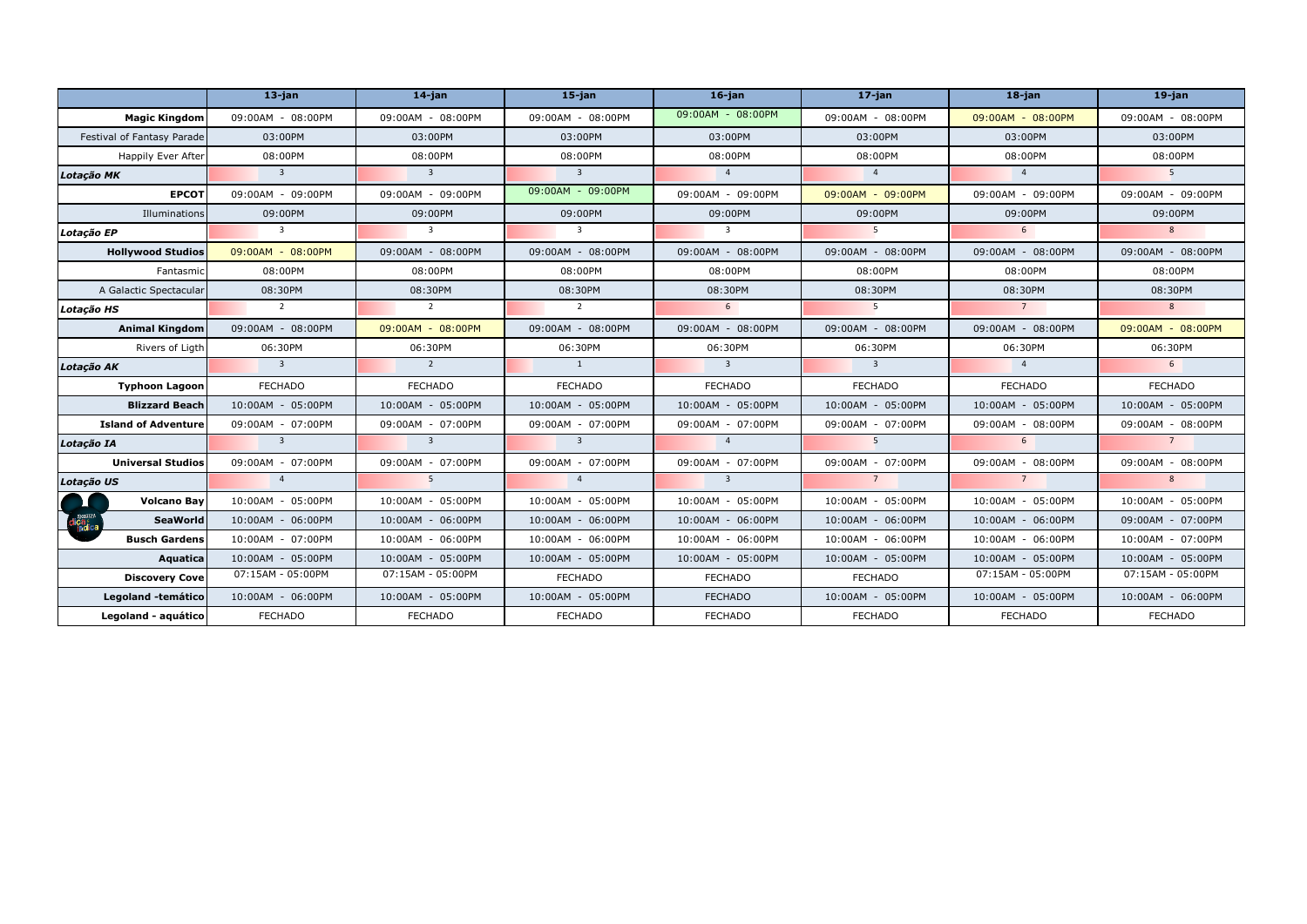|                            | $20$ -jan         | $21$ -jan         | $22$ -jan               | $23$ -jan                  | $24$ -jan               | $25$ -jan                  | $26$ -jan               |
|----------------------------|-------------------|-------------------|-------------------------|----------------------------|-------------------------|----------------------------|-------------------------|
| <b>Magic Kingdom</b>       | 09:00AM - 08:00PM | 09:00AM - 08:00PM | $09:00AM - 08:00PM$     | 09:00AM - 08:00PM          | 09:00AM - 08:00PM       | 09:00AM - 08:00PM          | 09:00AM - 08:00PM       |
| Festival of Fantasy Parade | 03:00PM           | 03:00PM           | 03:00PM                 | 03:00PM                    | 03:00PM                 | 03:00PM                    | 03:00PM                 |
| Happily Ever After         | 08:00PM           | 08:00PM           | 08:00PM                 | 08:00PM                    | 08:00PM                 | 08:00PM                    | 08:00PM                 |
| Lotação MK                 | 5 <sup>5</sup>    | 5 <sup>5</sup>    | $\overline{\mathbf{3}}$ | $\overline{\phantom{a}}$ 3 | $\overline{4}$          | $\overline{\phantom{a}}$ 3 | 5 <sup>5</sup>          |
| <b>EPCOT</b>               | 09:00AM - 09:00PM | 09:00AM - 09:00PM | 09:00AM - 09:00PM       | 09:00AM - 09:00PM          | 09:00AM - 09:00PM       | 09:00AM - 09:00PM          | 09:00AM - 09:00PM       |
| Illuminations              | 09:00PM           | 09:00PM           | 09:00PM                 | 09:00PM                    | 09:00PM                 | 09:00PM                    | 09:00PM                 |
| Lotação EP                 | 8                 | 7                 | 5 <sup>5</sup>          | $\overline{4}$             | $\overline{4}$          | $\overline{4}$             | $5^{\circ}$             |
| <b>Hollywood Studios</b>   | 09:00AM - 08:00PM | 09:00AM - 08:00PM | 09:00AM - 08:00PM       | 09:00AM - 08:00PM          | 09:00AM - 08:00PM       | 09:00AM - 08:00PM          | 09:00AM - 08:00PM       |
| Fantasmic                  | 08:00PM           | 08:00PM           | 08:00PM                 | 08:00PM                    | 08:00PM                 | 08:00PM                    | 08:00PM                 |
| A Galactic Spectacular     | 08:30PM           | 08:30PM           | 08:30PM                 | 08:30PM                    | 08:30PM                 | 08:30PM                    | 08:30PM                 |
| Lotação HS                 | $\overline{7}$    | 6                 | 6 <sup>6</sup>          | $\overline{\mathbf{3}}$    | $\overline{\mathbf{3}}$ | $\overline{4}$             | $\overline{\mathbf{3}}$ |
| <b>Animal Kingdom</b>      | 09:00AM - 08:00PM | 09:00AM - 08:00PM | 09:00AM - 08:00PM       | 09:00AM - 08:00PM          | 09:00AM - 08:00PM       | 09:00AM - 08:00PM          | 09:00AM - 08:00PM       |
| Rivers of Ligth            | 06:45PM           | 06:45PM           | 06:45PM                 | 06:45PM                    | 06:45PM                 | 06:45PM                    | 06:45PM                 |
| Lotação AK                 | $\overline{7}$    | 6                 | $\overline{\mathbf{3}}$ | $\overline{2}$             | $\overline{2}$          | $\overline{\phantom{a}}$ 3 | $\overline{4}$          |
| <b>Typhoon Lagoon</b>      | <b>FECHADO</b>    | <b>FECHADO</b>    | <b>FECHADO</b>          | FECHADO                    | <b>FECHADO</b>          | <b>FECHADO</b>             | <b>FECHADO</b>          |
| <b>Blizzard Beach</b>      | 10:00AM - 05:00PM | 10:00AM - 05:00PM | 10:00AM - 05:00PM       | 10:00AM - 05:00PM          | 10:00AM - 05:00PM       | 10:00AM - 05:00PM          | 10:00AM - 05:00PM       |
| <b>Island of Adventure</b> | 09:00AM - 08:00PM | 09:00AM - 07:00PM | 09:00AM - 07:00PM       | 09:00AM - 07:00PM          | 09:00AM - 07:00PM       | 09:00AM - 07:00PM          | 09:00AM - 07:00PM       |
| Lotação IA                 | 5 <sup>5</sup>    | 6                 | 5 <sup>5</sup>          | $\overline{4}$             | 5 <sup>5</sup>          | 5 <sup>5</sup>             | 5 <sup>5</sup>          |
| <b>Universal Studios</b>   | 09:00AM - 08:00PM | 09:00AM - 06:00PM | 09:00AM - 06:00PM       | 09:00AM - 07:00PM          | 09:00AM - 07:00PM       | 09:00AM - 07:00PM          | 09:00AM - 07:00PM       |
| Lotação US                 | $\overline{7}$    | 8 <sup>8</sup>    | $\overline{4}$          | 5 <sup>5</sup>             | 6                       | $6^{\circ}$                | $\overline{7}$          |
| <b>Volcano Bay</b>         | 10:00AM - 05:00PM | 10:00AM - 05:00PM | 10:00AM - 05:00PM       | 10:00AM - 05:00PM          | 10:00AM - 05:00PM       | 10:00AM - 05:00PM          | $10:00AM - 05:00PM$     |
| <b>SeaWorld</b>            | 09:00AM - 07:00PM | 09:00AM - 07:00PM | 10:00AM - 06:00PM       | 10:00AM - 06:00PM          | 10:00AM - 06:00PM       | 10:00AM - 06:00PM          | 09:00AM - 07:00PM       |
| <b>Busch Gardens</b>       | 10:00AM - 07:00PM | 10:00AM - 06:00PM | 10:00AM - 06:00PM       | 10:00AM - 06:00PM          | 10:00AM - 06:00PM       | 10:00AM - 06:00PM          | $10:00AM - 07:00PM$     |
| Aquatica                   | 10:00AM - 05:00PM | 10:00AM - 05:00PM | 10:00AM - 05:00PM       | 10:00AM - 05:00PM          | 10:00AM - 05:00PM       | 10:00AM - 05:00PM          | 10:00AM - 05:00PM       |
| <b>Discovery Cove</b>      | 07:15AM - 05:00PM | 07:15AM - 05:00PM | <b>FECHADO</b>          | <b>FECHADO</b>             | <b>FECHADO</b>          | 07:15AM - 05:00PM          | 07:15AM - 05:00PM       |
| Legoland -temático         | 10:00AM - 06:00PM | 10:00AM - 06:00PM | 10:00AM - 05:00PM       | <b>FECHADO</b>             | 10:00AM - 05:00PM       | 10:00AM - 05:00PM          | 10:00AM - 06:00PM       |
| Legoland - aquático        | <b>FECHADO</b>    | <b>FECHADO</b>    | <b>FECHADO</b>          | <b>FECHADO</b>             | <b>FECHADO</b>          | <b>FECHADO</b>             | <b>FECHADO</b>          |